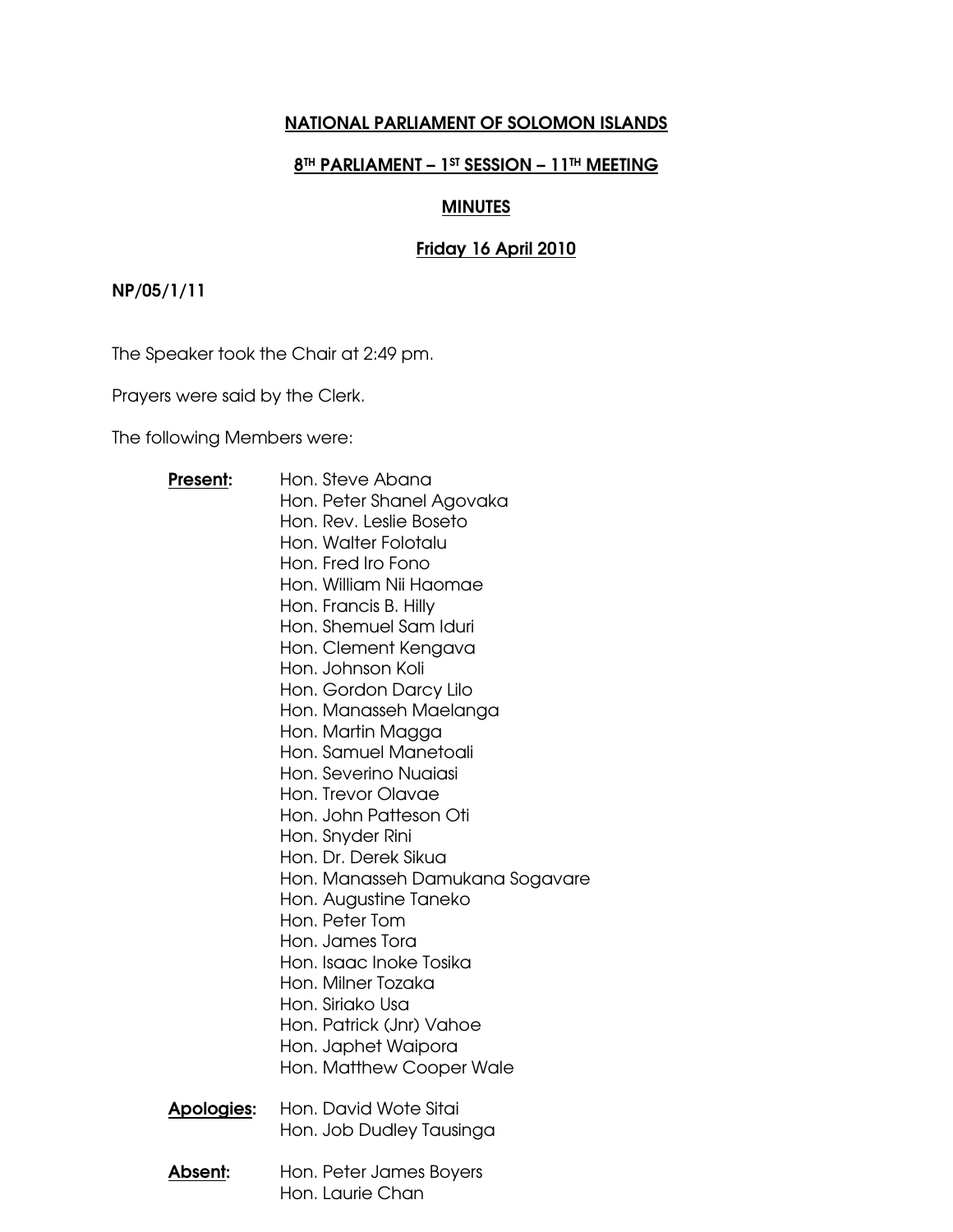Hon. Bernard Ghiro Hon. Seth Gukuna Hon. Toswel Kaua Hon. Mark Roboliu Kemakeza Hon. Daniel Enele Kwanairara Hon. Nollen Cornelius Leni Hon. Varian Loñamei Hon. Silas Milikada Hon. Nelson Ne'e Hon. David Day Pacha Hon. Selwyn Riumana Hon. Clay Forau Soalaoi Hon. Stanley Festus Sofu Hon. Martin Sopage Hon. Francis John Zama

The Speaker advised that as there are no private members motions set down for business for today the government made a request to the House Committee yesterday, to use today for normal government business and the Committee accepted the request pursuant to Standing Order 15 (3) (c). As such, today is to be treated as a government sitting day.

## ASKING AND ANSWERING OF QUESTIONS

## Question No. 4

The Hon. Martin Magga (MP for Temotu Pele) asked the Minister for Mines, Energy and Rural Electrification a question relating to how the Ministry controls the continuous pollution from the Gold Mining Company at Goldridge.

The Prime Minister answered the question.

Supplementary question was asked by:

Hon. Peter Shanel Agovaka, MP for Central Guadalcanal

Supplementary question was answered by:

Hon. Dr. Derek Sikua, Prime Minister

Hon. Martin Magga (MP for Temotu Nende) thanked the Prime Minister for answering the question.

Question No. 5 – postponed, Minister not present.